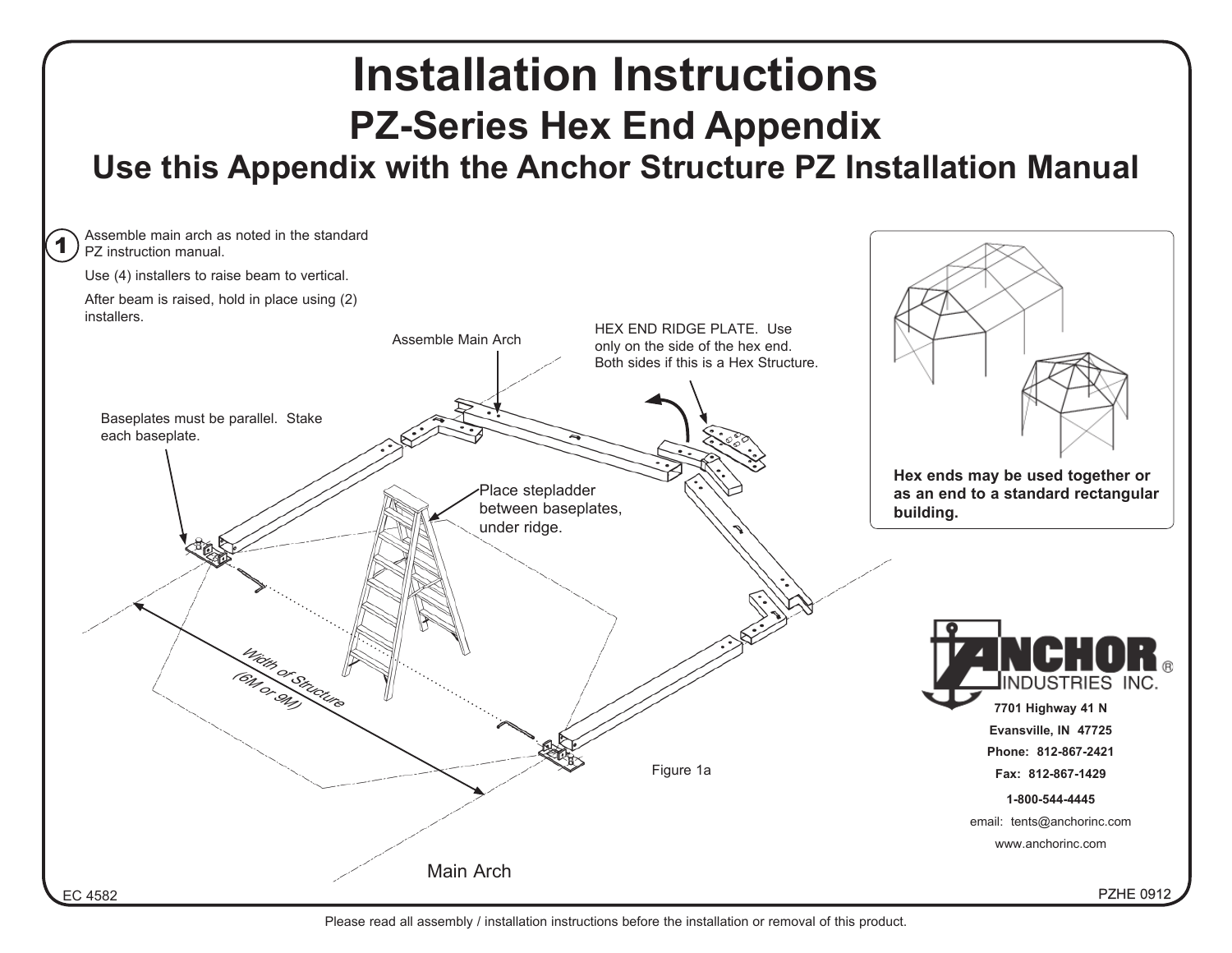Continue holding the main arch with (2) installers.

2

3

Assemble wing arch just as you would assemble a standard arch, beginning at base plate. Use (2) installers to raise arch to vertical. Move arch to ridge and attach with pin as shown in Figure 2b.

Continue raising and attaching wing arches until they are all raised. Do Not stake wing arches at this time.



Install Eave purlins all around Hex end. Insert curved tab of purlin into eave bracket first, then, using a purlin fork, lift the other end of the purlin and drop into the bracket of the adjacent arch.

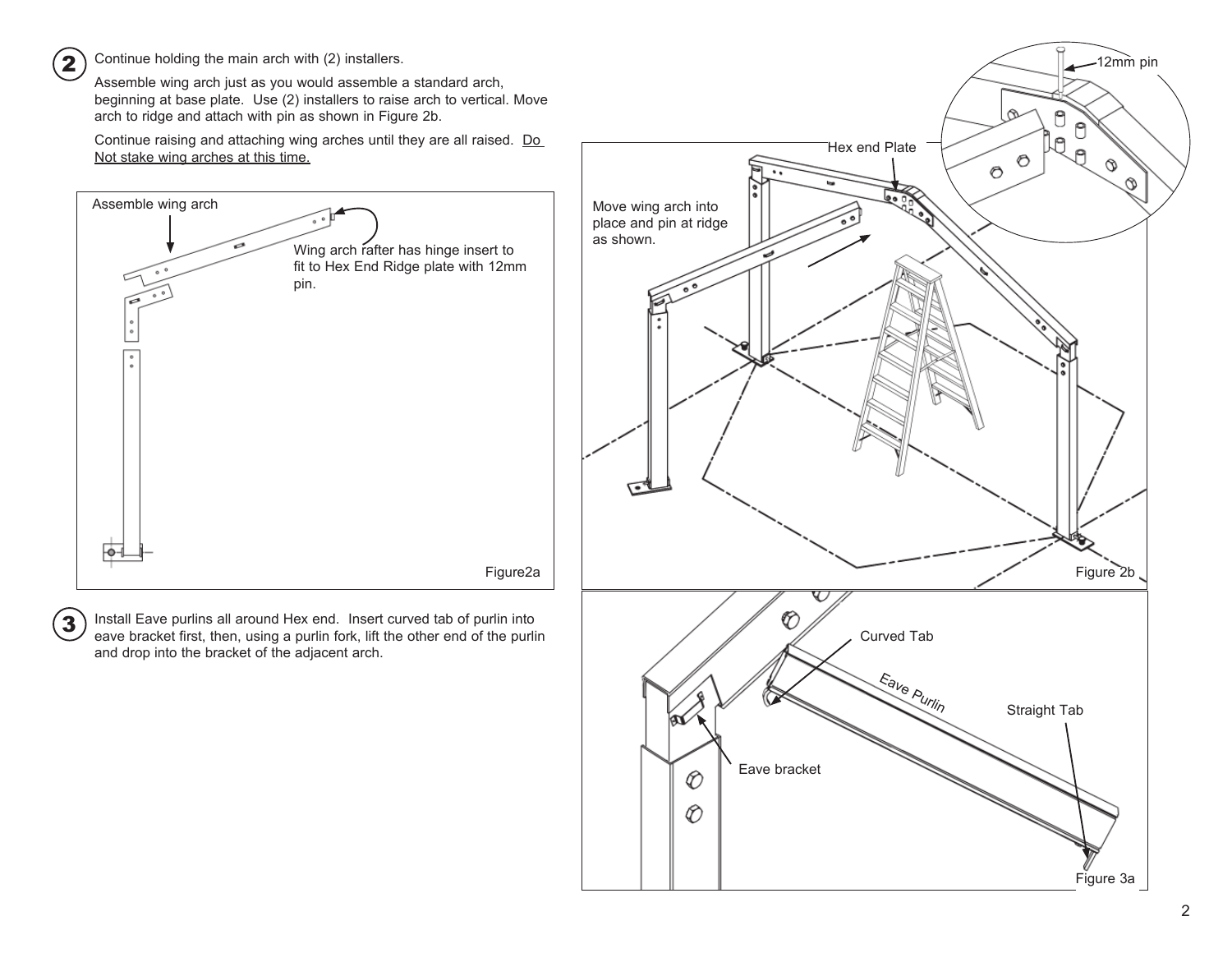

After Eave purlins are installed check that uprights are vertical. Adjust where required.

Install intermediate purlins all around in the same manner that eave purlins were installed.

After installation of purlins and checking that all uprights are vertical, stake remaining baseplates.

5

Upright Cross-cables are required on one bay for a hex end on a rectangular frame and at every other bay on a hex tent. See Figure 5a.

Use eyebolts for connection of Cross-cables as shown on Figure 5b.



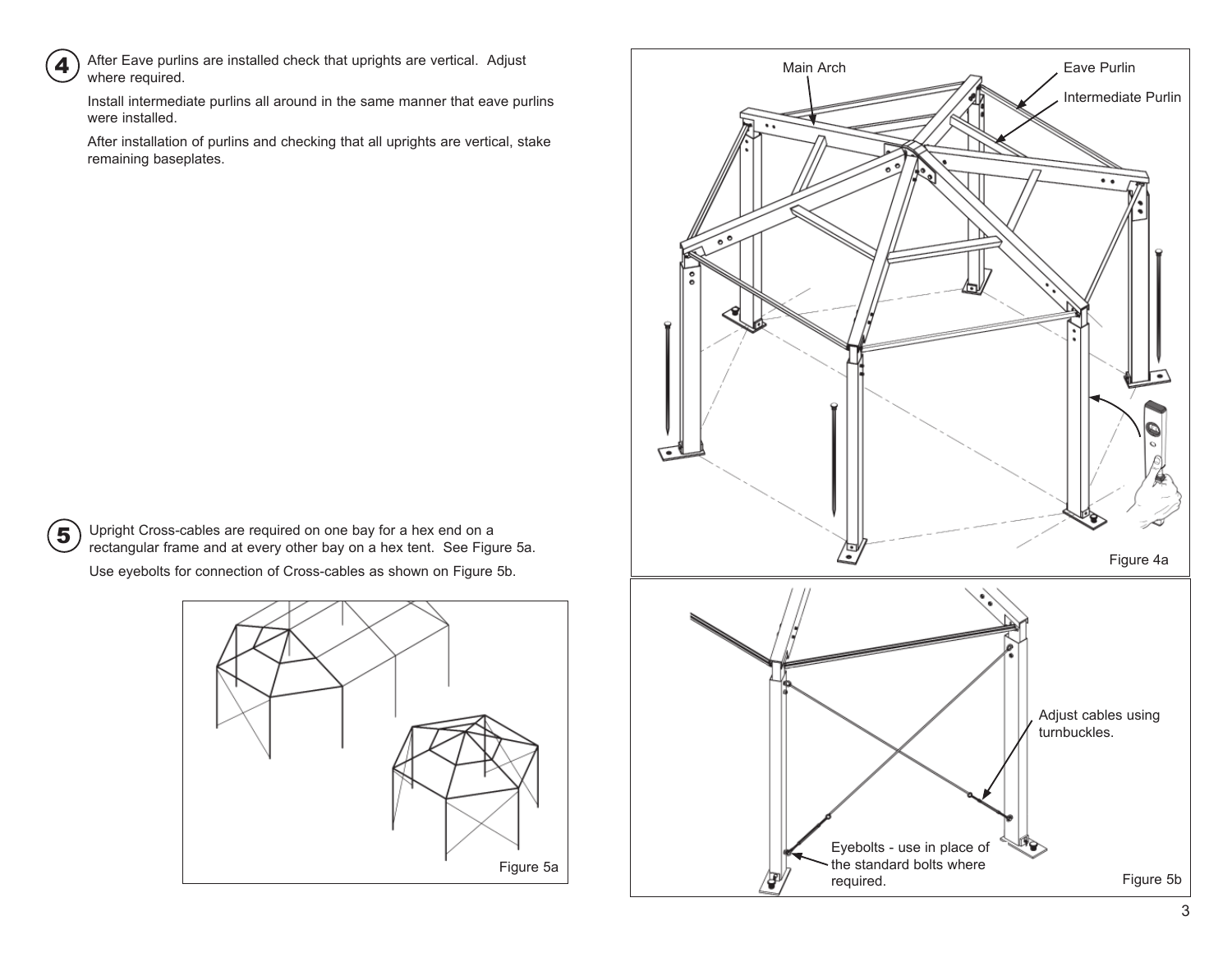## Throw the snap end of a pull rope over to other side of tent at the Main Arch. **Caution: Make certain area is clear so as not to strike anyone while throwing the pull rope over the top.**

6

Using a drop-cloth, lay the fabric next to the bottom of the upright on the snap side of the frame. Snap the pull rope onto the ring near the kedar edge. One or two installers must be assigned the job to make sure the fabric does not twist or get caught on the frame to prevent damage to fabric. Two installers pulling the fabric slowly and in unison can pull the fabric up and over the frame.



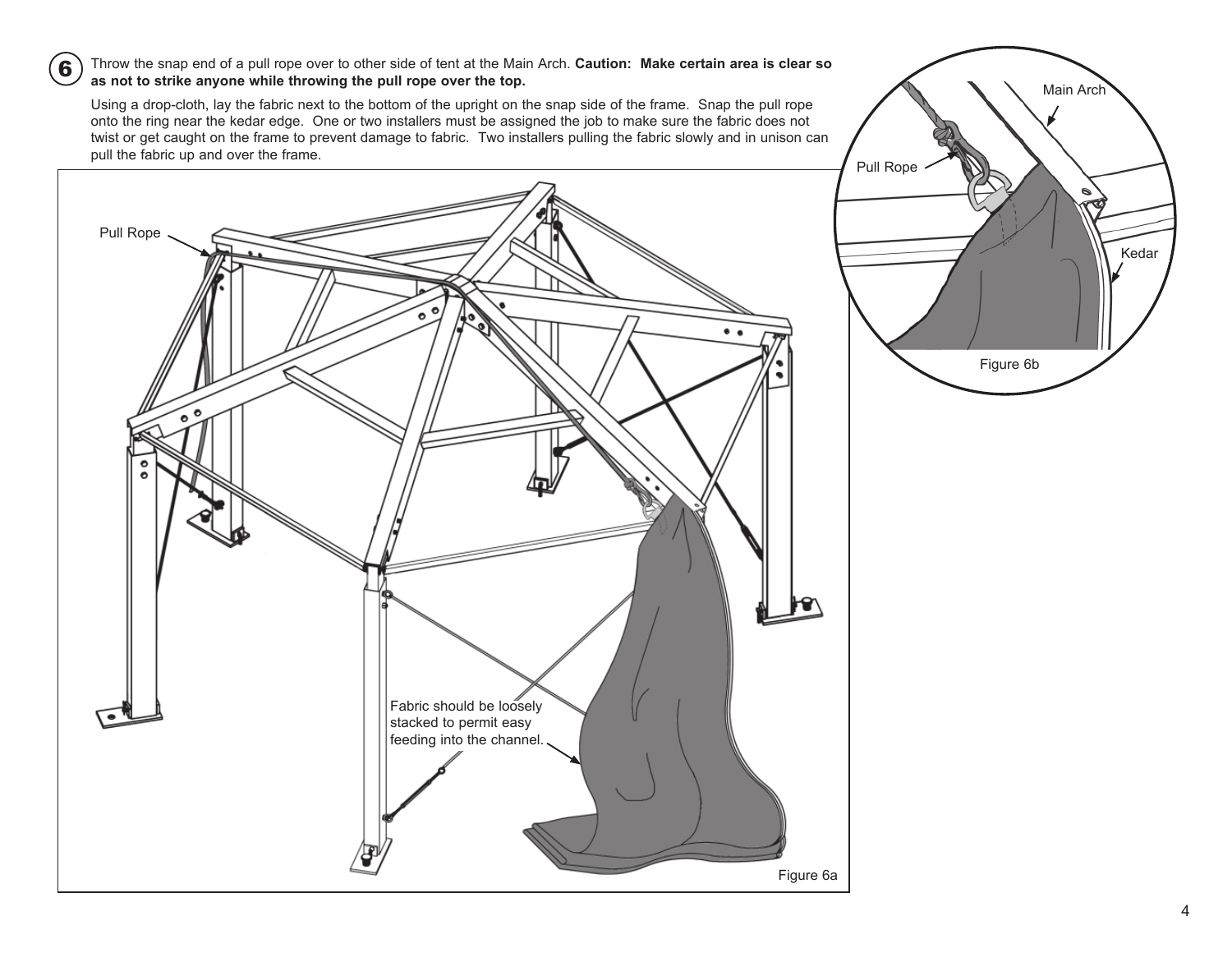After fabric is pulled into frame channels, fabric must be tensioned into place by one of two methods. Figures 7a & 7b show the Tension bar method. This is the same method as shown in the standard PZ instructions. The difference is that at the corner, a hinged tension bar will be used. See Figure 7b. 7

Figure 7c shows Bungee Cord method.